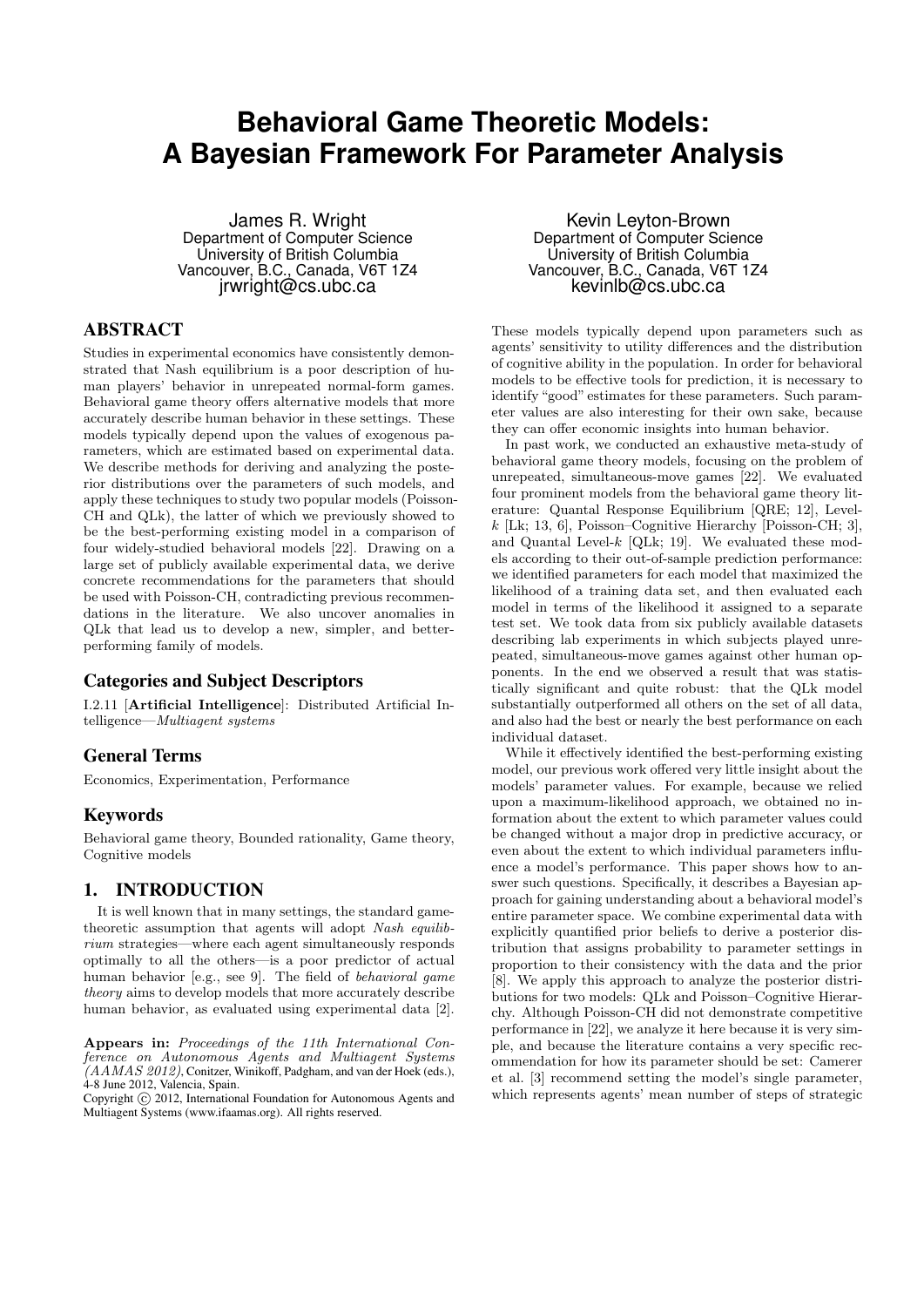reasoning, to 1.5. Our own analysis sharply contradicts this recommendation, placing the 99% confidence interval almost a factor of three lower, on the range [0.51, 0.59]. We devote most of our attention to QLk, however, since we previously showed it to achieve strong performance. Our new analysis points out several anomalies in the parameter distributions for QLk, suggesting that a simpler model could be preferable. By exhaustively evaluating a family of variations on QLk, we identify a simpler, more predictive model based in part on the cognitive hierarchy concept.

We pause to contrast our work with a particularly related paper from the economics community. Rogers et al. [17] proposed a unifying framework that generalizes both Poisson-CH and QRE, and compared the fit of several variations within this framework. This is similar to our search of a family of QLk variants, but there are several differences. First, we compare out-of-sample prediction performance, not in-sample fit. Second, Rogers et al. restricted the distributions of types to be grid, uniform, or Poisson distributions, whereas we consider unconstrained discrete distributions. Third, they required different types to have different precisions, while we do not. Finally, we consider level- $k$  beliefs as well as cognitive hierarchy beliefs, whereas they compared only cognitive hierarchy belief models (although their framework in principle allows for both).

There has also been interest by various computer scientists in behavioral solution concepts as an alternative to standard economic models. For example, Wunder et al. [23] extended the cognitive hierarchy model in their analysis of the Lemonade Stand Game, and Gao and Pfeffer [7] used quantal response equilibrium to model bounded rationality in a game where agents respond to payoffs unknown to the modeler.

In the next section, we define the models that we analyze. We then describe the framework that we used for estimating and analyzing parameters and their distributions, and the dataset and specific techniques that we used to derive our estimates. In Section 4 we present the results of our analyses for the Poisson-CH and QLk models. In Section 5, we describe the QLk-like variants that we evaluated, and present the results of our search.

## 2. BEHAVIORAL MODELS

We begin by formally defining the behavioral models that we analyze. We then relate these models to other widely studied models that we do not consider further, due to their poor predictive performance in our previous study [22].

## 2.1 Ouantal Level- $k$

Stahl and Wilson [19] proposed a rich model of strategic reasoning that we refer to as the quantal level-k model (QLk). The QLk model of human behavior incorporates two primary components: iterated strategic reasoning, and cost-proportional errors. Iterated strategic reasoning refers to a limit on the number of levels of higher-order belief that agents can maintain.<sup>1</sup> Agents make cost-proportional errors if their rate of making errors increases as errors become less costly. This can be modeled by assuming that agents best respond quantally, rather than via strict maximization.

Definition (Quantal best response). Let  $u_i(a_i, s_{-i})$  be agent i's expected utility when playing action  $a_i$  against

<sup>1</sup>This limit is believed to be quite low; e.g., Arad and Rubinstein [1] found no support for 4th order or higher beliefs.

strategy profile  $s_{-i}$ . Then a quantal best response  $QBR_i(s_{-i};\lambda)$ by agent i to  $s_{-i}$  is a mixed strategy  $s_i$  such that

$$
s_i(a_i) = \frac{\exp[\lambda \cdot u_i(a_i, s_{-i})]}{\sum_{a'_i} \exp[\lambda \cdot u_i(a'_i, s_{-i})]},
$$
\n(1)

where  $\lambda$  (the *precision*) indicates agents' sensitivity to utility differences.

Note that unlike regular best response, which is a set-valued function, quantal best response always returns a single mixed strategy. When  $\lambda = 0$ , quantal response mixes uniformly over all of the agents' actions; as  $\lambda \to \infty$ , quantal best response approaches strict best response.

In the QLk model, agents have one of three levels: level-0, level-1, or level-2. Level-0 agents are nonstrategic, and choose their actions uniformly at random. Level-1 agents quantally best respond to level-0 agents; that is, they believe that the rest of the population consists entirely of level-0 agents. Similarly, level-2 agents quantally respond to level-1 agents. Level-1 and level-2 agents can use different precisions  $(\lambda)$ , and furthermore level-2 agents' beliefs about level-1 agents' precision can be arbitrarily different from level-1 agents' actual precision.

**Definition (QLk model).** Let  $A_i$  denote player i's action set. Then the probability distribution  $\pi_{i,k}^{QLk} \in \Pi(A_i)$  over actions that QLk predicts for a level- $k$  agent playing as agent  $i$  is defined as follows.

$$
\pi_{i,0}^{QLk}(a_i) = |A_i|^{-1},
$$
  
\n
$$
\pi_{i,1}^{QLk} = QBR_i(\pi_{-i,0}^{QLk}; \lambda_1),
$$
  
\n
$$
\pi_{i,1(2)}^{QLk} = QBR_i(\pi_{-i,0}^{QLk}; \lambda_{1(2)}),
$$
  
\n
$$
\pi_{i,2}^{QLk} = QBR_i(\pi_{i,1(2)}^{QLk}; \lambda_2),
$$

where  $\pi_{i,1(2)}^{QLk}$  is a mixed-strategy profile representing level-2 agents' (possibly incorrect) beliefs about how level-1 agents play. The overall predicted distribution  $\pi^{QLk}$  of actions is the weighted sum of the distributions for each level:  $\pi_i^{QLk}$  =  $\sum_{k=0}^{2} \alpha_k \pi_{i,k}^{QLk}$ , where  $\alpha_0 = 1 - \alpha_1 - \alpha_2$ . The QLk model thus has five parameters:  $\{\alpha_1, \alpha_2\}$ , the proportions of level-1 and level-2 agents  $(\alpha_1 + \alpha_2 \leq 1;$  any remaining agents are level-0);  $\{\lambda_1, \lambda_2\}$ , the precisions of level-1 and level-2 agents' responses; and  $\lambda_{1(2)}$ , level-2 agents' beliefs about the precision of level-1 agents.

## 2.2 Poisson Cognitive Hierarchy

Like QLk, the cognitive hierarchy model [3] aims to model agents with heterogeneous bounds on iterated reasoning. It differs from the QLk model in two key ways. First, agents use standard best response, rather than quantal response. Second, agents best respond to the full distribution of lowerlevel types, rather than only to the strategy one level below. More formally, every agent has an associated level  $m \in \{0, 1, 2, \ldots\}$ . Let f be a probability mass function describing the distribution of the levels in the population. Level-0 agents play uniformly at random. Level- $m$  agents  $(m \geq 1)$  best respond to the strategies that would be played in a population described by the truncated probability mass function  $f(j | j < m)$ .

Camerer et al. [3] advocate a single-parameter restriction of the cognitive hierarchy model called Poisson-CH, in which  $f$  is a Poisson distribution.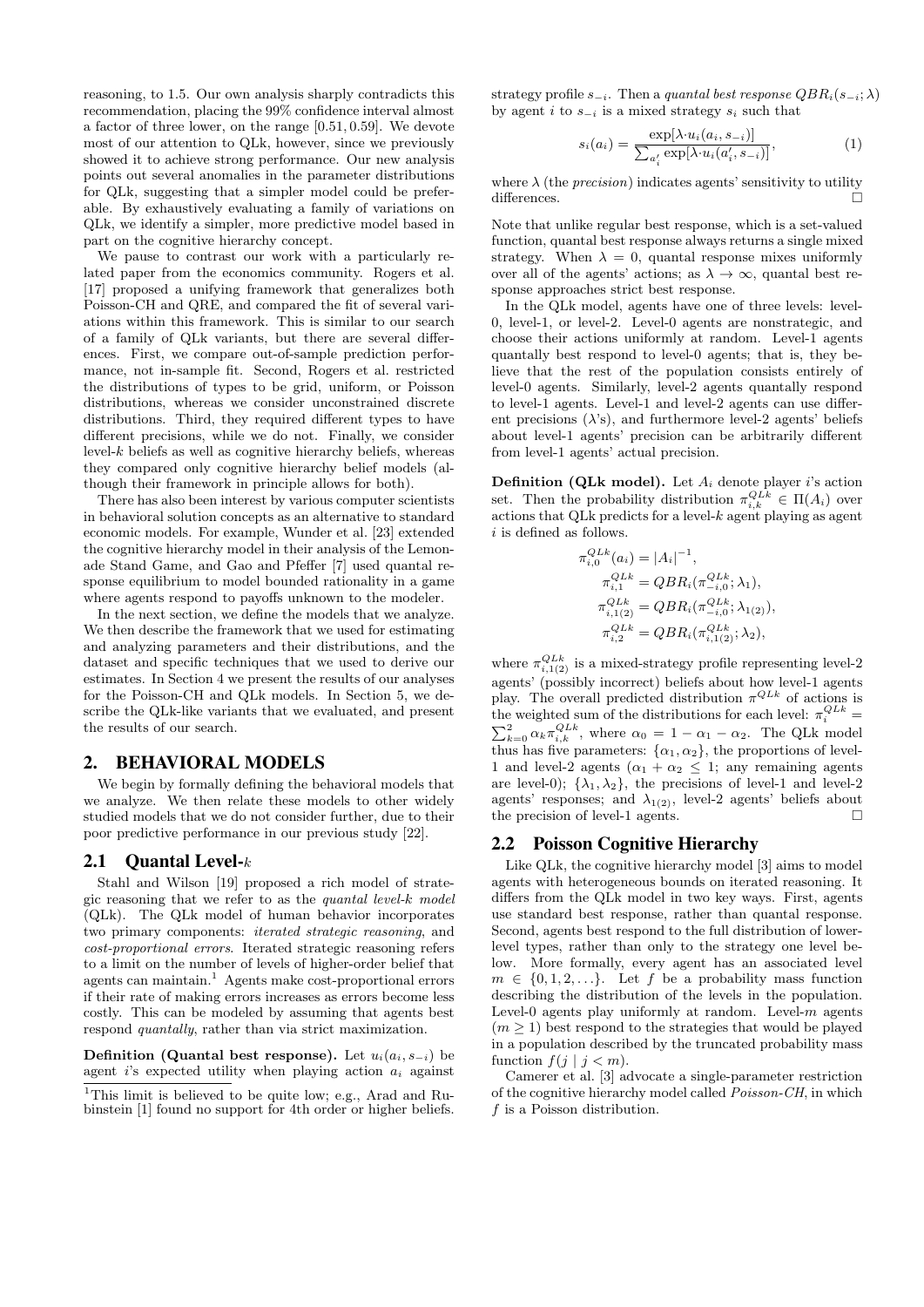**Definition (Poisson-CH model).** Let  $\pi_{i,m}^{PCH} \in \Pi(A_i)$  be the distribution over actions predicted for an agent  $i$  with level m by the Poisson-CH model. Let  $f(m) = \text{Poisson}(m; \tau)$ . Let  $BR_i(s_{-i})$  denote the set of i's best responses to the strategy profile  $s_{-i}$ . Let  $\pi_{i,0:m}^{PCH} = \sum_{\ell=0}^{m} f(\ell) \pi_{i,\ell}^{\overline{PCH}} / \sum_{\ell=0}^{m} f(\ell)$  be the "truncated" distribution over actions predicted for an agent conditional on that agent's having level  $0 \leq \ell \leq m$ . Then  $\pi^{PCH}$  is defined as follows:

$$
\pi_{i,0}^{PCH}(a_i) = |A_i|^{-1},
$$
\n
$$
\pi_{i,m}^{PCH}(a_i) = \begin{cases} |BR_i(\pi_{i,0:m-1}^{PCH})|^{-1} & \text{if } a_i \in BR_i(\pi_{i,0:m-1}^{PCH}), \\ 0 & \text{otherwise.} \end{cases}
$$

As with QLk, the overall predicted distribution of actions  $\pi^{PCH}$  is a weighted sum of the distributions for each level:  $\pi_i^{PCH} = \sum_{\ell=0}^{\infty} f(\ell) \pi_{i,\ell}^{PCH}$ . The mean of the Poisson distribution,  $\tau$ , is this model's single parameter.

#### 2.3 Other Behavioral Models

We previously evaluated two other behavioral models in addition to those listed above [22]. The first, QRE [12], is a generalization of Nash equilibrium where agents respond quantally instead of best responding. The second, Lk [13, 6], is similar to QLk, except that agents best respond to the next level down rather than quantally responding. We omit these models from our analysis, since they consistently achieved worse predictive performance than QLk in our previous comparison.

## 3. BAYESIAN PARAMETER ANALYSIS

In this section, we describe this paper's first contribution, our formal framework for parameter estimation, along with the experimental data and estimation techniques we used.

#### 3.1 Prediction Framework

We begin by noting that any behavioral game theoretic model is a mapping from a game description G and a vector of parameters  $\theta$  to a distribution over action profiles in G. In other words, a given behavioral model provides us with a way of computing  $Pr(a | G, \theta)$ . Our goal is to use this behavioral model in conjunction with our experimental data,  $D$ , to predict future behavior in a given game  $G$ . The dataset may or may not contain examples of earlier play in G. The model parameters need to be determined based upon the data. There are two approaches that we can take.

The frequentist approach, taken by Rogers et al. [17] and Wright and Leyton-Brown [22], is to compute a point estimate  $\hat{\theta}$  of the model's parameters based on our dataset, and then use  $\hat{\theta}$  to compute the prediction for new games. That is, we use the model

$$
Pr(a \mid G, \mathcal{D}) = Pr(a \mid G, \hat{\theta}). \tag{2}
$$

The Bayesian approach is to calculate a posterior distribution over parameter values  $Pr(\theta | \mathcal{D})$ , and then use this distribution to integrate out the parameter. This yields the alternate model

$$
Pr(a \mid G, \mathcal{D}) = \int Pr(a \mid G, \theta) Pr(\theta \mid \mathcal{D}) d\theta.
$$
 (3)

Observe that Equation (2) can be seen as a special case of (3), where the posterior is a point mass at  $\hat{\theta}$ .

We use the posterior distribution to analyze model parameters, which is an application of Bayesian estimation. However, on our dataset, we have observed that the frequentist approach achieves better predictive performance than the Bayesian approach. Thus, we use point estimation to compare performance between model variants. We describe both approaches.

#### *3.1.1 Point Estimation*

We use the maximum likelihood estimate of the parameters as our point estimate:

$$
\hat{\theta} = \arg \max_{\theta} \Pr(\mathcal{D} \mid \theta).
$$

Our dataset consists of a set  $\mathcal D$  of observations  $d_i = (G_i, a_i)$ , indicating that an action profile  $a_i$  was played in game  $G_i$ . The likelihood of a single datapoint is

$$
Pr(d_i | \theta) = Pr(G_i, a_i | \theta).
$$

By the chain rule (of probabilities), this is equivalent to

$$
Pr(d_i | \theta) = Pr(a_i | G_i, \theta) Pr(G_i | \theta).
$$
 (4)

We assume that  $\theta$  and  $G$  are independent; i.e., we assume that  $Pr(G_i | \theta) = Pr(G_i)$ . Intuitively, this means that we assume there is a single "true" parameter value  $\theta^*$  for all games, rather than a separate "true"  $\theta^{G_i}$  for each game  $G_i$ . This allows us to rewrite (4) as

$$
Pr(d_i | \theta) = Pr(a_i | G_i, \theta) Pr(G_i).
$$
 (5)

We assume that the datapoints are independent, so the likelihood of the dataset is just the product of the likelihoods of the datapoints:

$$
\Pr(\mathcal{D} \mid \theta) = \prod_{d_i \in \mathcal{D}} \Pr(d_i \mid \theta). \tag{6}
$$

Substituting (5) into (6) gives us

$$
\Pr(\mathcal{D} \mid \theta) = \prod_{d_i \in \mathcal{D}} \Pr(a_i \mid G_i, \theta) \Pr(G_i). \tag{7}
$$

The probabilities  $Pr(G_i)$  are constant with respect to  $\theta$ , and can therefore be disregarded when maximizing likelihood:

$$
\underset{\theta}{\arg\max} \Pr(\mathcal{D} \mid \theta) = \underset{\theta}{\arg\max} \prod_{d_i \in \mathcal{D}} \Pr(a_i \mid G_i, \theta).
$$

#### *3.1.2 Bayesian Estimation*

We derive an expression for the posterior distribution  $Pr(\theta | \mathcal{D})$ by applying Bayes' rule, where  $p_0(\theta)$  is the prior:

$$
Pr(\theta | \mathcal{D}) = \frac{p_0(\theta) Pr(\mathcal{D} | \theta)}{Pr(\mathcal{D})}.
$$
 (8)

Substituting in (7), the posterior distribution is

$$
Pr(\theta | \mathcal{D}) = \frac{p_0(\theta) \prod_{d_i \in \mathcal{D}} Pr(a_i | G_i, \theta) Pr(G_i)}{Pr(\mathcal{D})},
$$

and since both  $Pr(G_i)$  and  $Pr(\mathcal{D})$  are constant with respect to  $\theta$ ,

$$
\Pr(\theta \mid \mathcal{D}) \propto p_0(\theta) \prod_{d_i \in \mathcal{D}} \Pr(a_i \mid G_i, \theta). \tag{9}
$$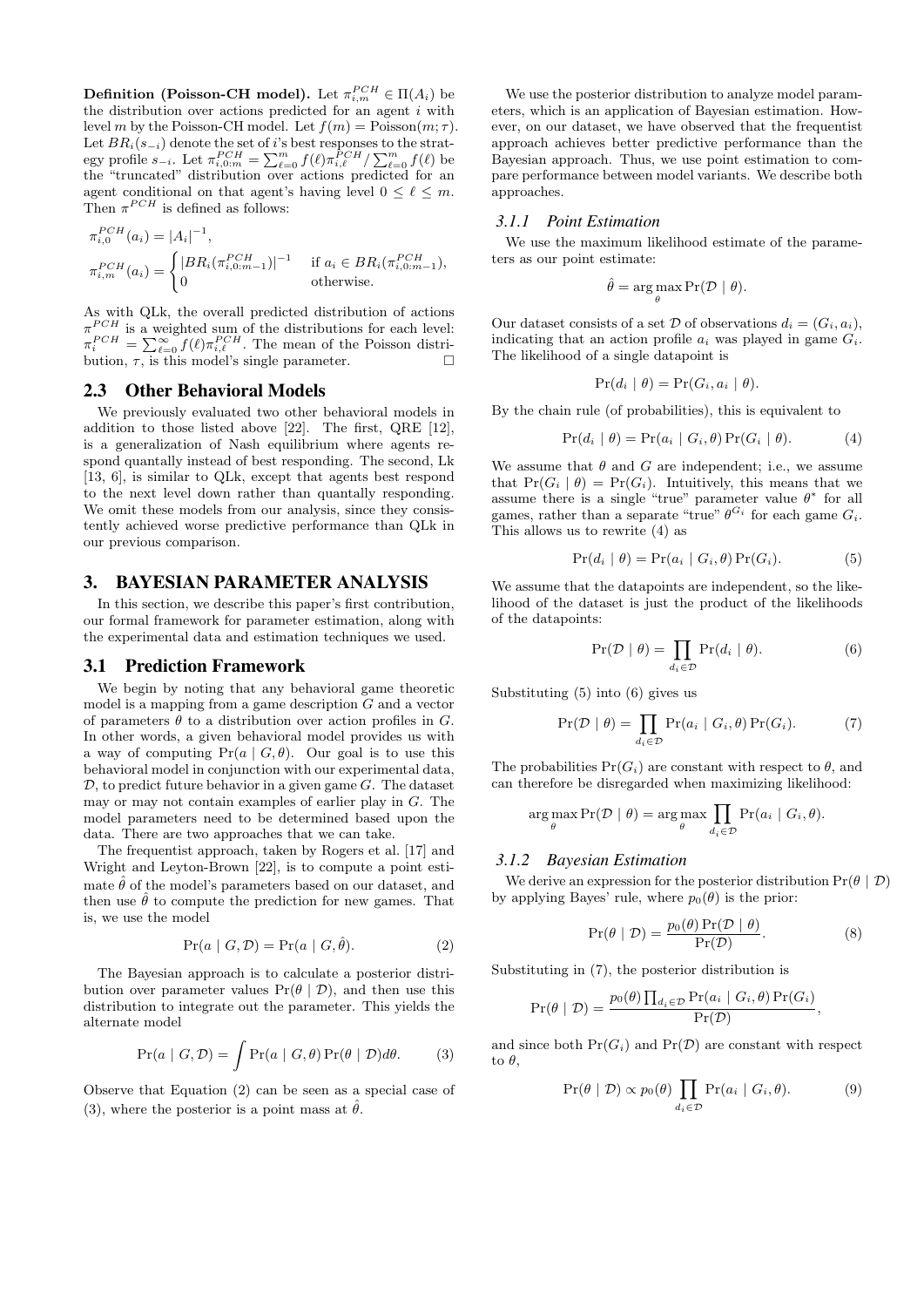| Codename         | Source                                 | Games | $\boldsymbol{n}$ | Units   |
|------------------|----------------------------------------|-------|------------------|---------|
| SW94             | Stahl and Wilson<br> 19                | 10    | 400              | \$0.025 |
| SW95             | Stahl and Wilson [20]                  | 12    | 576              | \$0.02  |
| CGCB98           | Costa-Gomes et al. [5]                 | 18    | 1566             | \$0.022 |
| GH <sub>01</sub> | Goeree and Holt [9]                    | 10    | 500              | \$0.01  |
| CVH03            | Cooper and Huyck [4]                   | 8     | 2992             | \$0.10  |
| RPC09            | Rogers et al. [17]                     | 17    | 1210             | \$0.01  |
| HSW01            | Haruvy et al. [11]                     | 15    | 869              | \$0.02  |
| HSO7             | Haruvy and Stahl [10]                  | 20    | 2940             | \$0.02  |
| SH <sub>08</sub> | Stahl and Haruvy<br>$\lceil 18 \rceil$ | 18    | 1288             | \$0.02  |
| Сомво9           | Above datasets                         | 128   | 3600             | \$0.01  |

Table 1: Names and contents of each dataset. The column headed  $n$  indicates the number of observations in the dataset. Units are in expected value.

## 3.2 Data

We analyzed data from nine experimental studies, summarized in Table 1; this expands beyond the six studies we considered in our previous work [22]. We also constructed a new dataset (Combo9) containing observations from all nine source datasets. To ensure that each was equally represented, despite their differences in size, we included exactly 400 observations from each dataset (sampled uniformly without replacement).

The precision parameter for quantal response is not scale *invariant.* That is, the correct value of  $\lambda$  can differ depending upon the units in which payoffs are expressed. To ensure consistent estimation of precision parameters, we renormalized all games so that their payoffs were in expected cents.

## 3.3 Estimation Methods

For all of the models we considered, we used a flat prior for the parameters. Although this prior is improper, it results in a correctly-normalized posterior distribution; the posterior distribution in this case reduces to the likelihood [8]. We computed the posterior distribution for the single-parameter Poisson-CH model by grid sampling. That is, we computed the likelihood of the COMBO9 dataset for each value of  $\tau \in$  ${0.01k \mid k \in \mathbb{N}, 0 \leq 0.01k \leq 10}$ , and then normalized by the sum of the likelihoods.

The QLk model has five parameters, and is therefore too high dimensional to grid sample efficiently; approximately  $5 \times 10^{12}$  samples would have been required for a grid of the same granularity as we used for Poisson-CH! Instead, for QLk—and the other high dimensional models introduced in Section 5—we used a sequential Monte Carlo technique called annealed importance sampling, or AIS [14]. AIS allows for efficient sampling from high dimensional distributions, similarly to Markov Chain Monte Carlo (MCMC) techniques. However, each sample point generated using AIS is independent, so AIS does not exhibit the randomwalk behavior that can plague MCMC samplers. Briefly, the annealed importance sampling procedure is as follows. A sample  $\theta_0$  is drawn from an easy-to-sample-from distribution  $P_0$ . For each  $P_j$  in a sequence of intermediate distributions  $P_1, \ldots, P_{r-1}$  that become progressively closer to the posterior distribution, a sample  $\vec{\theta}_j$  is generated by drawing posterior distribution, a sample  $\overline{\theta}'$  from a *proposal distribution*  $Q(\cdot | \overrightarrow{\theta}_{j-1})$ , and accepted with probability

$$
\frac{P_j(\vec{\theta}')Q(\vec{\theta}_{j-1} | \vec{\theta}')}{P_j(\vec{\theta}_{j-1})Q(\vec{\theta}' | \vec{\theta}_{j-1})}.
$$
\n(10)

If the proposal is accepted,  $\vec{\theta}_j = \vec{\theta}'$ ; otherwise,  $\vec{\theta}_j = \vec{\theta}_{j-1}$ . We repeat this procedure multiple times, and report the distribution of the resulting  $\vec{\theta}_r$  values, with each  $\vec{\theta}_r$ 's contribution weighted according to

$$
\frac{P_1(\vec{\theta}_0)P_2(\vec{\theta}_1)}{P_0(\vec{\theta}_0)P_1(\vec{\theta}_1)} \cdots \frac{P_{r-1}(\vec{\theta}_{r-2})P_r(\vec{\theta}_{r-1})}{P_{r-2}(\vec{\theta}_{r-2})P_{r-1}(\vec{\theta}_{r-1})}.
$$
(11)

For the initial sampling distribution  $P_0$ , we used a product distribution over the population proportions parameters and the precision parameters. For the population proportion parameter components we used a Dirichlet distribution  $Dir(1, 1, 1)$ ; this is equivalent to uniformly sampling over the simplex of all possible combinations of population proportions. For the precision parameter components we used the renormalized non-negative half of a univariate Gaussian distribution  $\mathcal{N}(0, 2^2)$  for each precision parameter; this gives a distribution that is decreasing in precision (on the assumption that higher precisions are less likely than lower ones), and with a standard deviation of 2, which was large enough to give a non-negligible probability to most previous precision estimates.

The proposal distribution was a product distribution "centered" at the current value, with proportion parameters  $\vec{\alpha}'$ sampled from Dir( $20\vec{\alpha}_{j-1}$ ), and each precision parameter  $\lambda'$ sampled from  $\mathcal{N}(\lambda_{j-1}, 0.2^2)$  (truncated at 0 and renormalized). The "hyperparameters" for the Dirichlet distribution  $(20)$  and the precision distributions  $(0.2<sup>2</sup>)$  were chosen by trial and error on a small subset of the data to make the acceptance rate near to the standard heuristic value of 0.5 [16]. We used 200 intermediate distributions of the form

$$
P_j(\vec{\theta}) = \Pr(\vec{\theta} \mid \mathcal{D})^{\gamma_j},
$$

with the first 40  $\gamma_j$ 's spaced uniformly from 0 to 0.01, and the remaining 160  $\gamma_i$ 's spaced geometrically from 0.01 to 1, as in the original AIS description [14]. We performed 5 Metropolis updates in each distribution before moving to the next distribution in the chain.

For the model performance comparisons in Section 5, we computed the parameter point-estimates using the Nelder-Mead simplex algorithm [15]. To reduce the danger of getting caught in a local minimum, we repeated the optimization from 500 random starting points, and chose the value which gave the highest log likelihood.

## 4. RESULTS

In this section, we describe the results of our analysis of posterior distributions for the two models defined in Section 2. We start by comparing the posterior distribution for the Poisson-CH model's parameter to a previously published recommendation. We then turn our attention to the QLk model, whose posterior distribution exposes several possible issues with the model.

## 4.1 Poisson-CH

Camerer et al. [3] recommended setting the  $\tau$  parameter of the Poisson-CH model to 1.5. Figure 1 gives the cumulative posterior distribution over  $\tau$  for each of our datasets. Overall, our analysis strongly contradicts Camerer et al.'s recommendation. On COMBO9, the posterior probability of 0.51  $\leq$  $\tau \leq 0.59$  is more than 99%. Every other source dataset had a wider high posterior density region than Combo9 (indicated by the higher slope of Combo9's cumulative density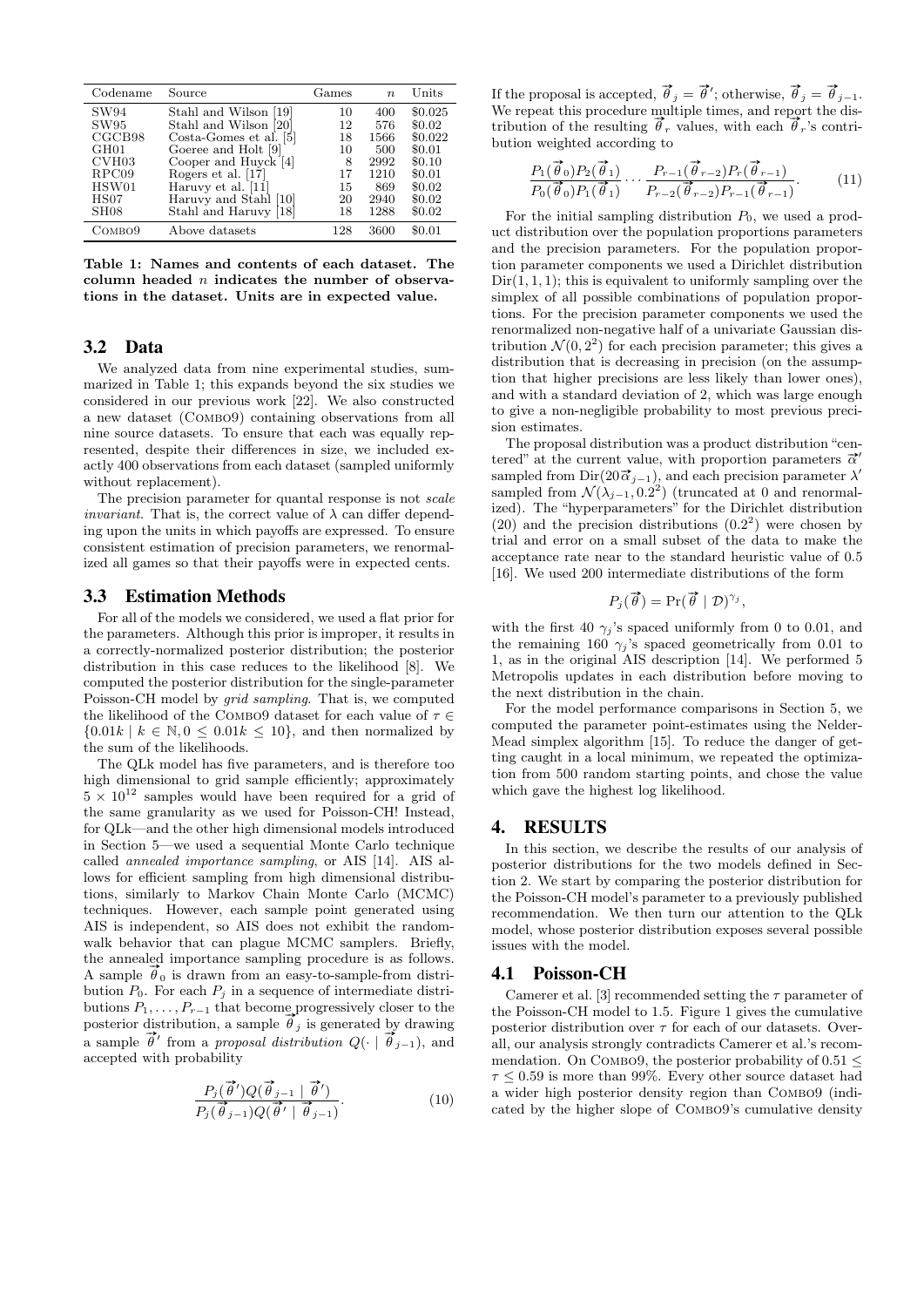

Figure 1: Cumulative posterior distributions for the  $\tau$  parameter of the Poisson-CH model. Bold trace is for the combined dataset; solid trace is for the outlier Stahl and Wilson [19] source dataset; dotted traces are all other source datasets.



Figure 2: Marginal cumulative posterior distribution for the level proportion parameters  $(\alpha_1, \alpha_2;$  top panel) and precision parameters  $(\lambda_1, \lambda_2, \lambda_{1(2)})$ ; bottom panel) of the QLk model on the combined dataset.

function); this is expected, as smaller datasets lead to less confident predictions. Nevertheless, all but two of the source datasets had median values less than 1.0. Only the Stahl and Wilson [19] dataset (SW94) appears to support Camerer et al.'s recommendation (median 1.43). However, SW94 appears to be an outlier; its high posterior density region is wider than the other distributions, and the distribution is very multimodal, likely due to SW94's small size.

## 4.2 QLk

Figure 2 gives the marginal cumulative posterior distributions for each of the parameters of the QLk model. (That is, we computed the five-dimensional posterior distribution, and then extracted from it the five marginal distributions shown here.) We found these distributions surprising for several reasons. First, the models predict many more level-2 agents than level-1 agents. In contrast, it is typically assumed that higher level agents are scarcer, as they perform more complex strategic reasoning. Even more surprisingly, the model predicts that level-1 agents should have much higher precisions than level-2 agents. This is odd if the level-2 agents are to be understood as "more rational"; indeed, precision is sometimes interpreted as a measure of rationality [e.g., see 21, 7]. Third, the distribution of  $\lambda_{1(2)}$ , the precision that level-2 agents ascribe to level-1 agents, is

very concentrated around very small values ([0.023, 0.034]). This differs by two orders of magnitude from the "true" value of  $\lambda_1$ , which is quite concentrated around its median value of 3.1. Finally, the median value of  $\lambda_1$  (3.1) is more than 17 times larger than that of  $\lambda_2$  (0.18). It seems unlikely that level-1 agents would be an order of magnitude more sensitive to utility differences than level-2 agents.

One interpretation is that the QLk model is essentially accurate, and these parameter values simply reflect a surprising reality. For example, the low precision of level-2 agents and the even lower precision that they (incorrectly) ascribe to the level-1 agents may indicate that two-level strategic reasoning causes a high cognitive load, which makes agents more likely to make mistakes, both in their own actions and in their predictions. The main appeal of this explanation is that it allows us to accept the QLk model's strong performance at face value.

An alternate interpretation is that QLk fails to capture some crucial aspect of experimental subjects' strategic reasoning. For example, if the higher-level agents reasoned about all lower levels rather than only one level below themselves, then the low value of  $\lambda_{1(2)}$  could predict well because it "simulates" a model where level-2 agents respond to a mixture of level-0 and level-1 agents. We investigate this second possibility in the next section.

## 5. MODEL VARIATIONS

In this section, we investigate the properties of the QLk model by evaluating the predictive power of a family of systematic variations of the model. In the end, we identify a simpler model that dominates QLk on our data, and which also yields much more reasonable marginal distributions over parameter values.

Specifically, we constructed a family of models by extending or restricting the QLk model along four different axes. QLk assumes a maximum level of 2; we varied this by considering maximum levels of 1 and 3 as well. QLk has inhomogeneous precisions in that it allows each level to have a different precision; we varied this by also considering homogeneous precision models. QLk allows general precision beliefs that are not restricted to be accurate; we also constructed models that make the simplifying assumption of accurate precision beliefs about lower levels' precisions. Finally, in addition to Lk beliefs, where all other agents are assumed by a level- $k$  agent to be level- $(k-1)$ , we also constructed models with CH beliefs, where agents believe that the population consists of the true, truncated distribution over the lower levels. We evaluated each combination of axis values; the  $17$  resulting models<sup>2</sup> are listed in the first part of Table 2. In addition to the 17 exhaustive axis combinations for models with maximum levels in {1, 2, 3}, we also evaluated 12 additional axis combinations that have higher maximum levels and 8 parameters or fewer: ai-QCH4 and ai-QLk4; ah-QCH and ah-QLk variations with maximum levels in  $\{4, 5, 6, 7\}$ ; and ah-QCH and ah-QLk variations that assume a Poisson distribution over the levels rather than using an explicit tabular distribution. These additional models are listed in the bottom part of Table 2.

## 5.1 Simplicity Versus Predictive Performance

<sup>2</sup>When the maximum level is 1, all combinations of the other axes yield identical predictions. Therefore there are only 17 models instead of  $3 \cdot 2^3 = 24$ .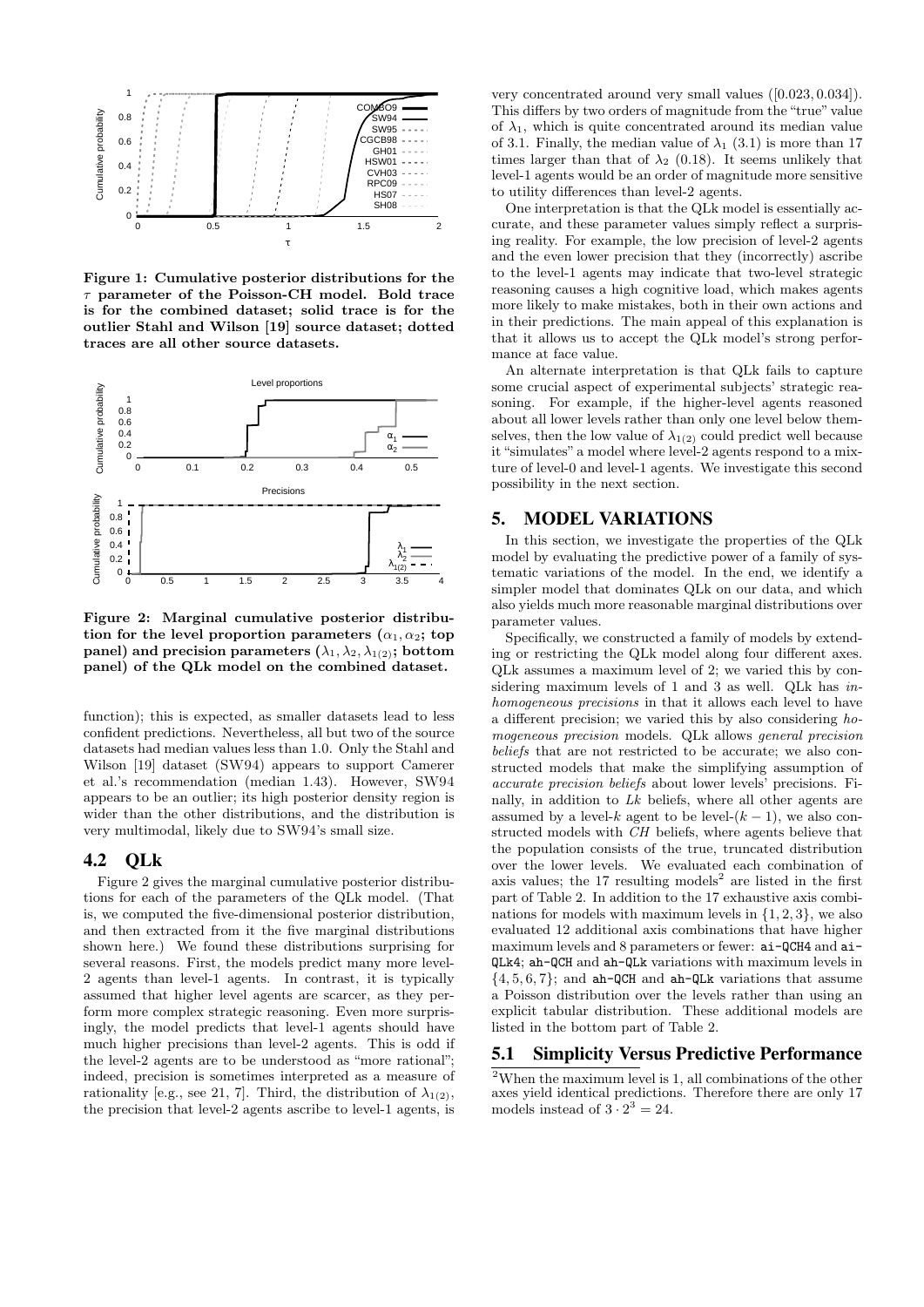

Figure 3: Model simplicity (number of parameters) versus prediction performance. QLk1, which has far lower performance than the other models, is omitted for scaling reasons.

We evaluated the predictive performance of each model on the Combo9 dataset using 10-fold cross-validation repeated 10 times, as in [22]. The results are given in the last column of Table 2, and plotted in Figure 3. Performance is measured by how much more likely the test data is according to the given model (with parameters chosen based on a training dataset, separate from the test set) than it is according to assuming that actions are chosen uniformly at random (u.a.r.). E.g., the test data is  $10^{18.37}$  times more likely according to the QLk1 model's prediction than according to a uniform random prediction.

All else being equal, a model with higher performance is more desirable, as is a model with fewer parameters. We can plot an "efficient frontier" of models with the (statistically significant) highest performance for a given number of parameters or fewer; see Figure 3. The original QLk (gi-QLk2) is not efficient in this sense; it is dominated by ah-QCH3, which has significantly better predictive performance even though it has fewer parameters (due to restricting agents to homogeneous precisions and accurate beliefs). Our analysis thus argues that the flexibility added by inhomogeneous precisions and general precision beliefs is less important than the number of levels and the choice of population belief.

Conversely, the poor performance of the Poisson variants relative to ah-QCH3 suggests that flexibility in describing the level distribution is more important than the total number of levels modeled. Figure 4 shows the marginal posterior level weight distributions for all four models on the efficient frontier. There is broad agreement among all models on the proportion of level-0 agents. However, in order to get the "right" number of level-0 agents, ah-QCHp (which models the level distribution as a Poisson) must place a great deal of weight on level-1 agents as well; in contrast, the tabulardistribution models all select bimodal distributions that assign relatively little weight to level-1 agents, and more to higher-level agents (level-2 and higher).

In fact, there is a pattern in the models along the efficient frontier: this set consists exclusively of models with accurate precision beliefs, homogeneous precisions, and cognitive hierarchy beliefs. $3$  This suggests that the most parsimonious way to model human behavior in normal-form games is to use a model of this form, with the tradeoff between simplicity (i.e., number of parameters) and predictive power determined solely by the number of levels modeled.

To test the extent of the simplicity/power tradeoff in this family of models, we also evaluated ah-QCH4, ah-QCH5, ah-QCH6, and ah-QCH7, and for comparison purposes also evaluated every other model in our design space having 8 or fewer parameters. For the Combo9 dataset, adding additional levels yielded small increases in predictive power until level 5, after which it yielded no further, statistically significant improvements. Thus, Figure 3 includes ah-QCH4 and ah-QCH5 as part of the efficient frontier.

Overall, we recommend that practitioners seeking a model for predicting human behavior in simultaneous-move games use a member of the ah-QCH family. How to model the distribution of levels is less clear. Of the models we considered, we recommend ah-QCH3. While it is possible to achieve gains in performance on our (large) dataset by modeling additional levels, these gains are small. Specifically, the gain in

 $3$ One might be interested in a weaker definition of the efficient frontier, saying that a model is efficient if it achieves significantly better performance than all *efficient* models with fewer parameters, rather than all models with fewer parameters. In this case the efficient frontier consists of all models previously identified as efficient plus ah-QCH7 and gi-QLk3. Our original definition rejected gi-QLk3 because it did not predict significantly better than gh-QLk3, which in turn did not predict significantly better than ah-QCH5.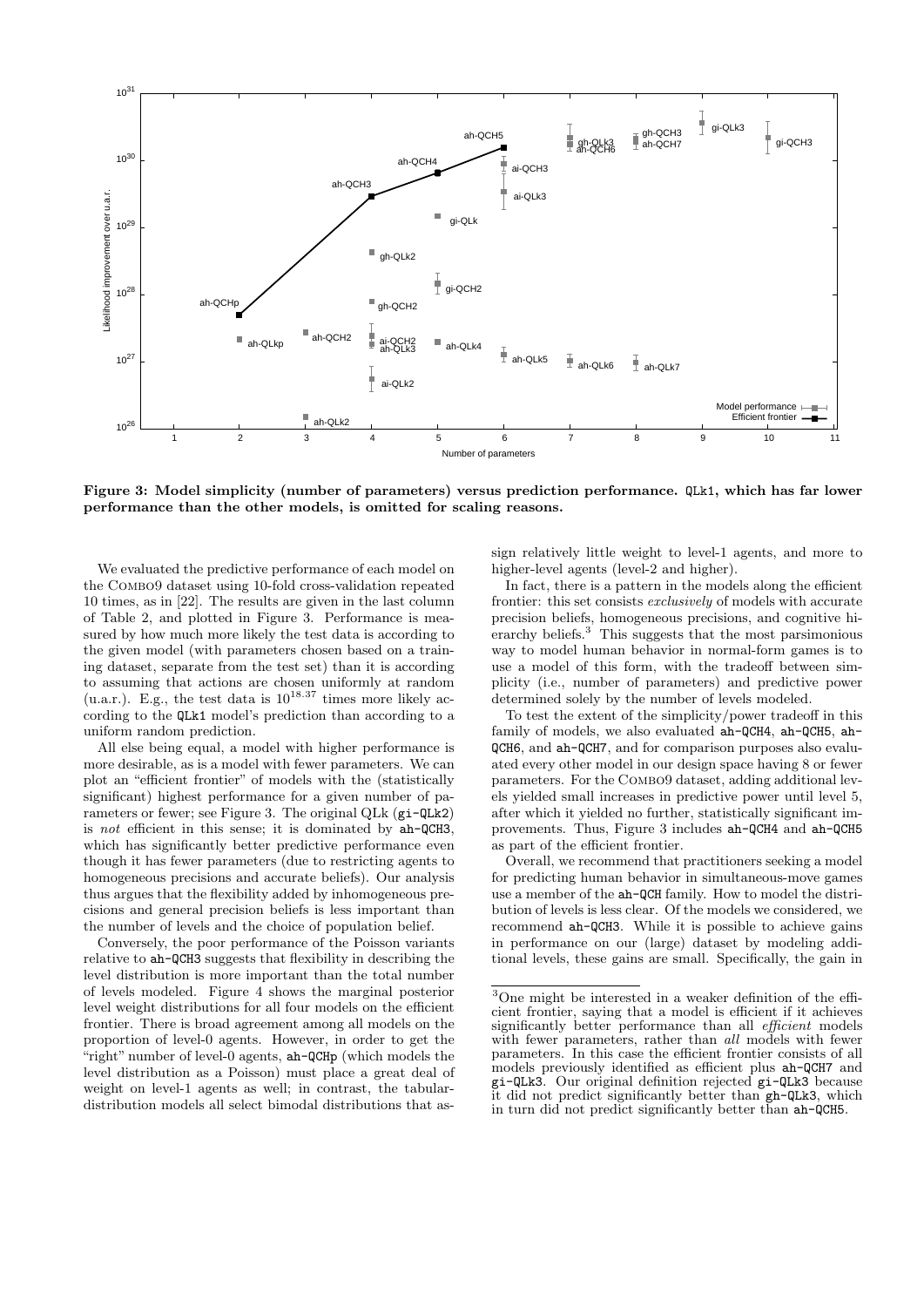|           | Max                     | Pop'n          |            | Prec.          |                | Log-likelihood   |
|-----------|-------------------------|----------------|------------|----------------|----------------|------------------|
| Name      | Level                   | <b>Beliefs</b> | Precisions | <b>Beliefs</b> | #              | vs. u.a.r.       |
| QLk1      | 1                       | n/a            | n/a        | n/a            | $\overline{c}$ | $18.37 \pm 0.12$ |
| gi-QLk2   | $\overline{\mathbf{c}}$ | Lk             | inhomo.    | general        | 5              | $29.18 \pm 0.03$ |
| ai-QLk2   | $\overline{c}$          | Lk             | inhomo.    | accurate       | 4              | $26.75 \pm 0.19$ |
| gh-QLk2   | $\overline{2}$          | Lk             | ho mo.     | general        | 4              | $28.64 \pm 0.04$ |
| $ah-QLk2$ | $\overline{2}$          | Lk             | homo.      | accurate       | 3              | $26.18 \pm 0.03$ |
| gi-QCH2   | $\overline{2}$          | CH             | inhomo.    | general        | 5              | $28.17 \pm 0.16$ |
| ai-QCH2   | $\overline{c}$          | CН             | inhomo.    | accurate       | 4              | $27.39 \pm 0.18$ |
| gh-QCH2   | $\overline{2}$          | CH             | homo.      | general        | 4              | $27.90 \pm 0.03$ |
| ah-QCH2   | $\overline{c}$          | CН             | homo.      | accurate       | 3              | $27.44 \pm 0.02$ |
| gi-QLk3   | 3                       | Lk             | inhomo.    | general        | 9              | $30.57 \pm 0.17$ |
| ai-QLk3   | 3                       | Lk             | inhomo.    | accurate       | 6              | $29.54 \pm 0.27$ |
| gh-QLk3   | 3                       | Lk             | homo.      | general        | 7              | $30.35 \pm 0.20$ |
| ah-QLk3   | 3                       | Lk             | ho mo.     | accurate       | 4              | $27.27 \pm 0.03$ |
| gi-QCH3   | 3                       | CH             | inhomo.    | general        | 10             | $30.35 \pm 0.24$ |
| ai-QCH3   | 3                       | CH             | inhomo.    | accurate       | 6              | $29.96 \pm 0.11$ |
| gh-QCH3   | 3                       | CH             | homo.      | general        | 8              | $30.29 \pm 0.12$ |
| ah-QCH3   | 3                       | CH             | homo.      | accurate       | 4              | $29.47 \pm 0.02$ |
| ai-QLk4   | 4                       | Lk             | inhomo.    | accurate       | 8              | $30.05 \pm 0.26$ |
| ah-QLk4   | 4                       | Lk             | ho mo.     | accurate       | 5              | $27.30 \pm 0.03$ |
| ah-QLk5   | 5                       | Lk             | homo.      | accurate       | 6              | $27.11 \pm 0.11$ |
| ah-QLk6   | 6                       | Lk             | homo.      | accurate       | 7              | $27.02 \pm 0.10$ |
| $ah-QLk7$ | 7                       | Lk             | homo.      | accurate       | 8              | $26.99 \pm 0.12$ |
| ah-QLkp   | *                       | Lk             | homo.      | accurate       | 2              | $27.34 \pm 0.02$ |
| ai-QCH4   | 4                       | CH             | inhomo.    | accurate       | 8              | $29.86 \pm 0.20$ |
| ah-QCH4   | 4                       | CH             | homo.      | accurate       | 5              | $29.82 \pm 0.05$ |
| ah-QCH5   | 5                       | CH             | homo.      | accurate       | 6              | $30.20 \pm 0.04$ |
| ah-QCH6   | 6                       | CH             | homo.      | accurate       | 7              | $30.25 \pm 0.03$ |
| ah-QCH7   | $\overline{7}$          | CН             | homo.      | accurate       | 8              | $30.33 \pm 0.02$ |
| ah-QCHp   | $\ast$                  | CH             | homo.      | accurate       | $\overline{2}$ | $27.70 \pm 0.02$ |

Table 2: Model variations, evaluated on the Combo9 dataset. The column headed  $#$  indicates the number of parameters in the model; the models with max level of ∗ used a Poisson distribution.

prediction from adding two parameters to ah-QCHp to yield ah-QCH3 was more than twice as great as was the gain in prediction from adding two parameters to ah-QCH3 to yield ah-QCH5. Since more complex models are more prone to over-fitting—particularly with smaller amounts of data—we believe that ah-QCH3 offers the best tradeoff between robustness and experimental performance. A practitioner working with a large dataset and interested in maximal prediction quality might also investigate ah-QCH5. Another possibility, which we have begun to explore in our current work, is to use a parametric distribution of levels whose shape is a better match to the experimental data than the Poisson distribution.

#### 5.2 Parameter Analysis for ah-QCH3

We are now in a position to answer some of the questions from Section 4.2 by examining marginal posterior distributions from a member of our new model family, plotted in Figure 5.

We first note that, in contrast to QLk's multimodal, jagged parameter CDFs, the parameter CDFs for ah-QCH3 are smooth and (nearly) unimodal. This suggests that ah-QCH3 is a much more robust model; its prediction quality is less likely to change drastically as a result of small changes in parameter values.

Second, the posterior distribution for the precision parameter  $\lambda$  is concentrated around 0.20, which is very close to the QLk model's estimate for  $\lambda_2$ . This suggests that QLk's much lower estimate for  $\lambda_{1(2)}$  may have been the closest that the



Figure 4: Marginal cumulative posterior distributions of levels of reasoning for efficient frontier models.

model could get to having the level-2 agents best respond to a mixture of level-0 and level-1 agents (as in cognitive hierarchy). It is unclear whether the order-of-magnitude differences and counterintuitive ordering of  $\lambda_1$  and  $\lambda_2$  are similar effects where QLk's parameters are set in a way that "simulates" the assumptions of a more accurate model. Interestingly, like QLk, the ah-QCH3 model predicts more level-2 agents than level-1. In fact, the ah-QCH3 model predicts even fewer level-1 agents than QLk. This provides some support for QLk's seemingly counterintuitive prediction that level-1 agents are less common than more sophisticated types.

## 6. CONCLUSIONS

We showed how Bayesian parameter analysis can be used to gain understanding about the sensitivity of behavioral game theoretic models to their parameters. We derived concrete recommendations for the use of an existing model, Poisson-CH, which differed substantially from advice in the